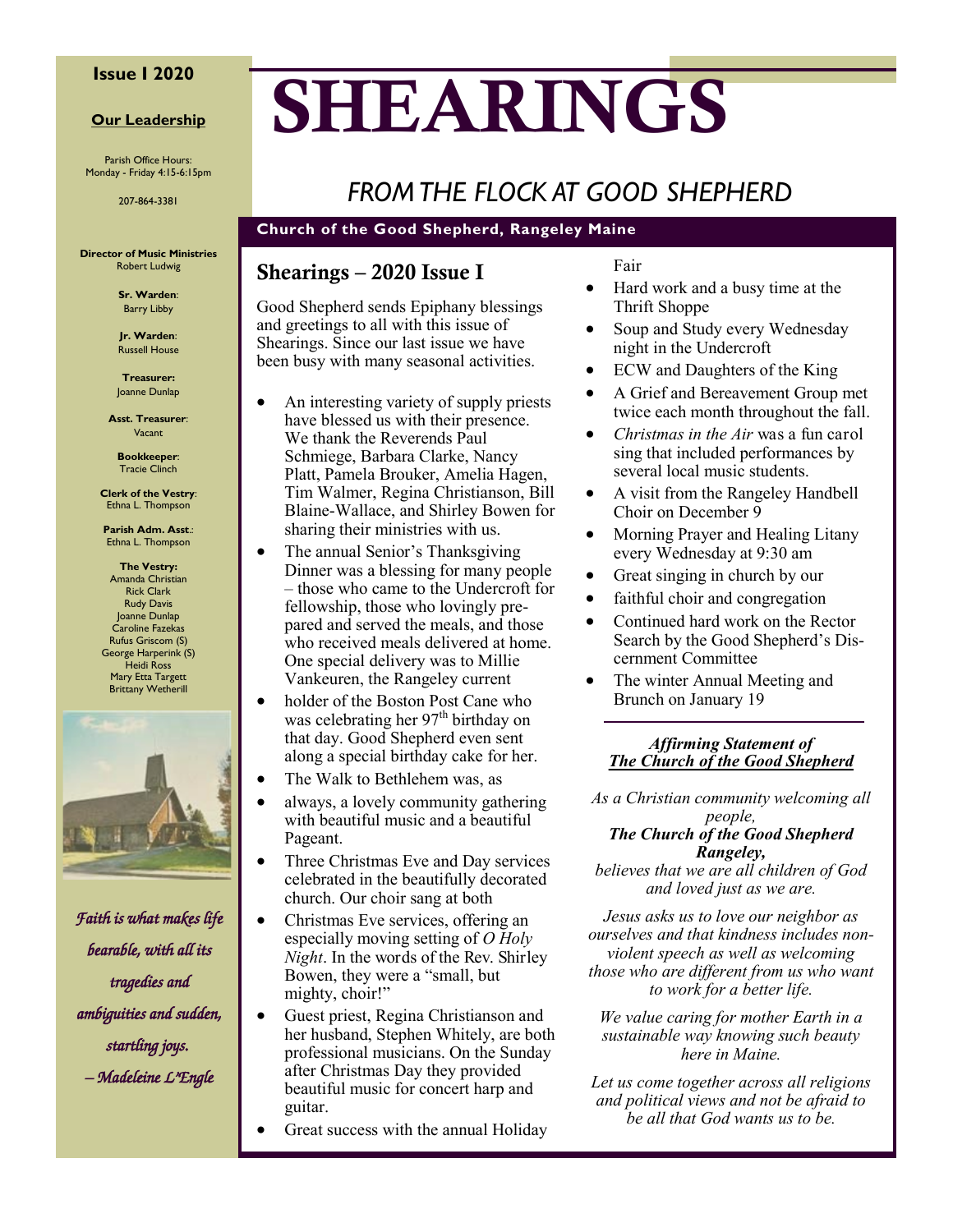#### **Page 2 SHEARINGS**



#### **From the Senior Warden**

Another winter is in full swing, it is a beautiful time of year, the snow is here and the people are enjoying it. The church had a wonderful Christmas season and now we are getting ready for Lent. A new start for the church year and a time for us to reflect on what has past and welcome Easter and spring, an a rebirth of all that is around us in God's beautiful plan. The finances are as you would expect this time of year, but thanks to Joan and the finance committee we are on track. This is also a time to thank all the people that volunteer at the Thrift Shop they do a Great job and help keep our Church going. This coming year we hope to get new lights for the undercroft, these are the original, put in in 1964.We want to put in the new LED fixtures, this will save on our light bills and give us much better lighting at a lower cost for electricity. Thankfully Russell is looking into this for

us.

 Please know that the search committee is still working on getting us a new Minister. Things are looking good. If you have questions or ideas on we are here to listen or answer the need.

> Yours in Christ Barry

#### **ECW**

The Episcopal Church Women met January 9, 2020 for their Annual Meeting to plan for 2020. (Also to enjoy a delicious Sarges)

Those present voted Tinker Dunham for Vice President and Heidi Ross as Secretary. Also voted the first Wednesday of each month as our business meeting. The third Wednesday of each month as a craft day. Crafts to be determined and the second, fourth and fifth Wednesday's meeting to be determined as needed.

We also voted to open a ECW Louise Doak Scholarship Fund to deposit funds earned and donated over the year. We voted to open the account with the money received from Rotary for the Christmas Thrift held at RLRS . A Scholarship Savings account has been opened at Franklin Savings Bank. Friends and family of Louise Doak can contribute to this fund. See Mary Etta, Heidi or Franklin Savings Bank.

The Lightning Bug Fair will coincide with the Logging Museum Festivities in July. Saturday July 18 from 9:00 to 3:00 with a Luncheon planned from 11:00 to 1:00. Heidi Ross has agreed to be in charge of planning this event. This will be open to Vendors. There will be room inside and outside.

The ECW Holiday Fair will coincide with the Holly Fair. More information will be available as we get closer to the event.

Donations of toiletries are currently being accepted, we will be making individual bags and packing them for giving out at the food pantry and some homeless shelters.

The Thrift Shop continues to be a success. Thank you to our dedicated volunteers who continue to give of their time and talent to make this service available to the residents and visitors to the Town of Rangeley. Also thank you to those who donate their items to us. Most items donated are used here and the overflow is passed on to other Thrift Shops in Farmington, Wilton or Rumford.

Respectfully submitted, Ivy Berry

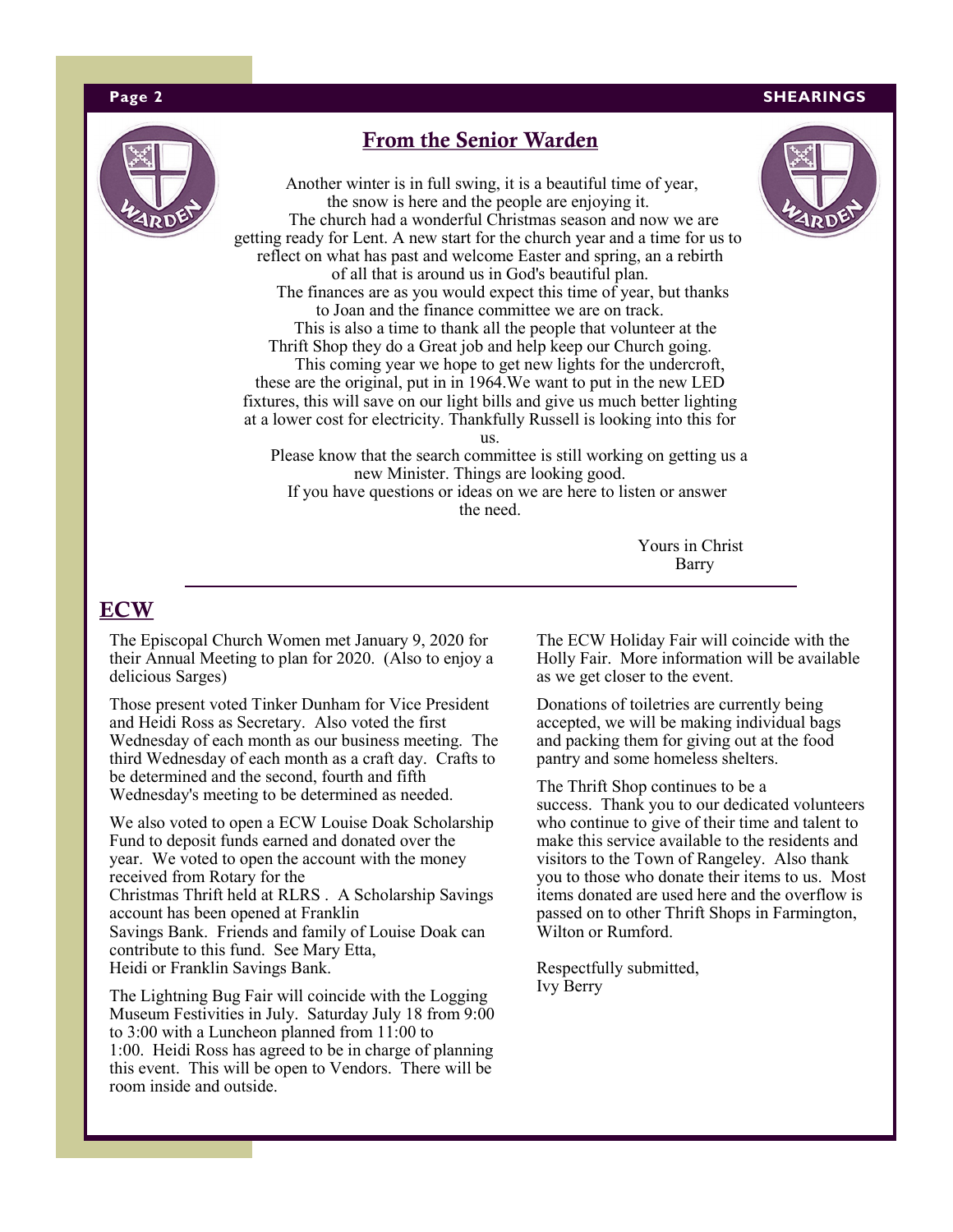### **Church of the Good Shepherd—A Brief History**

#### **Part 4 – From the 1934 Consecration of the Church through World War II**

The first chapters of this history showed how the Episcopal Church in Rangeley had its formation as a result of the efforts of Margaret Soule and Della Lydick to organize a church school and Episcopal Guild, eventually leading to summer services and the renovation of a Main Street barn/stable into a church located on Lake Street. The early years of the church had a thriving Sunday School, but many years had a priest present throughout the summer, but only once a month (at most) for the remainder of the year. As crucial as the lay leadership was during those lean years of pastoral care, it also appears that there were inevitable conflicts and misunderstandings. The Rev. James Leslie Hayes, one of the most beloved summer priests, wrote in August of 1934 of trying to straighten out the duties of various individuals, reorganize handling of monies according to the constitution of the church and canon law, and develop loyalty to the diocese and the bishop. Fr. Hayes served at St. Barnabas, Rumford, and was also Priest-in-Charge at Good Shepherd during 1934-35.

The church building was consecrated by Bishop Brewster on August 30 of 1934, the congregation having paid off the indebtedness on the building. The reporting of the service says that the church was beautifully decorated and reminded one of a forest of flowers. The choir sang a Solemn Te Deum in procession about the church.

In the summer of 1935, Mrs. Soule was moving from Rangeley and she offered to sell her house to the church as a vicarage. Enough money had been saved by the church that they were able to purchase the house for \$3500 cash. The house was purchased completely furnished, with nine rooms, oil furnace, and a Frigidaire! Located at 5 Pleasant Street, it was called the Margaret K. Soule rectory, and it was in the living room of that house that Episcopal services were first held in Rangeley, with Mrs. Soule officiating at Evening Prayer. It served as the Rectory for Good Shepherd from 1935-1999.

The Rev. Arthur Glasier, who was Dean of St. Luke's Cathedral, Portland, conducted the services at Good Shepherd during the month of September 1936 and reported that the people of the parish were friendly, chock-full of enthusiasm for the little church, and most anxious to have their own priest. He also reported that, of the 1,360 residents of Rangeley 200 were members of the Baptist church, 30 Roman Catholic, and 46 Episcopalian. He said there were 40 or 50 on the Church School list, but said that a rector's guidance was needed there. Another letter that same month written by the church's Executive Committee emphasized that they have felt for some time that they needed more pastoral care than monthly services in the winter and vacationing clergymen in the summer can provide. They also commented that their Church School was in a "deplorable state."

Fr. Hayes was followed by the Rev. John Robert MacFarlane (1937-1940), who also served as Vicar at Rangeley and at Rumford. In April of 1937 he wrote to Bishop Brewster about the Rangeley residents, their church, and the need for diocesan financial support – "The people are ready to work, and work hard to keep this mission going, and they feel that the prospects here are really worthwhile…If you could only see the interest and willingness of these people to make all the sacrifices to keep going, you would understand the situation more fully." Mr. MacFarlane and his family resided in the Rangeley Rectory, and gave alternate Sundays to Rumford and Rangeley. By August of 1937, the Executive Council was petitioning the Bishop to have Mr. MacFarlane assigned to Good Shepherd fulltime. There are enthusiastic reports from the summer and fall of 1937 about attendance at services and Church School, and a thriving Young People's Fellowship was organized. By the summer of 1938, Good Shepherd was reporting seventy-seven children in Sunday School and an active Boy Scout troop. In April of 1940, Mr. MacFarlane left Rangeley to accept a call to the rectorship of St. John's, Presque Isle.

The Rev. Richard Morton Fenton was Good Shepherd's next Vicar, moving to Rangeley in 1940 from St. Paul's, Portland, where he had been Rector for twenty years. One of Mr. Fenton's advantages in the position, according to Bishop Brewster, was that he had his own car and was able to visit the "outlying districts," even though he was "not a young man, indeed a little past middle age." Mr. Fenton's wife had a stroke in the late 1930s and was incapacitated throughout their time in Rangeley. There was some resistance to Mr. Fenton from parishioners and town residents who wanted someone more able to mingle comfortably with both residents and summer people. In spite of any concerns, though, Good Shepherd was lauded by the Diocese in October of 1940 for having a 32% increase in pledges over 1939. April, 1941 had a report of a Choir Club being organized by Mrs. Harold Kempton, Organist and Choir Mistress, with more than thirty enrolled. The Ladies' Guild was busy at work making crimson cassocks, which were worn for the first time on Easter Day.

One memorable occurrence during Rev. Fenton's tenure was the tragic fire that destroyed the Baptist Church on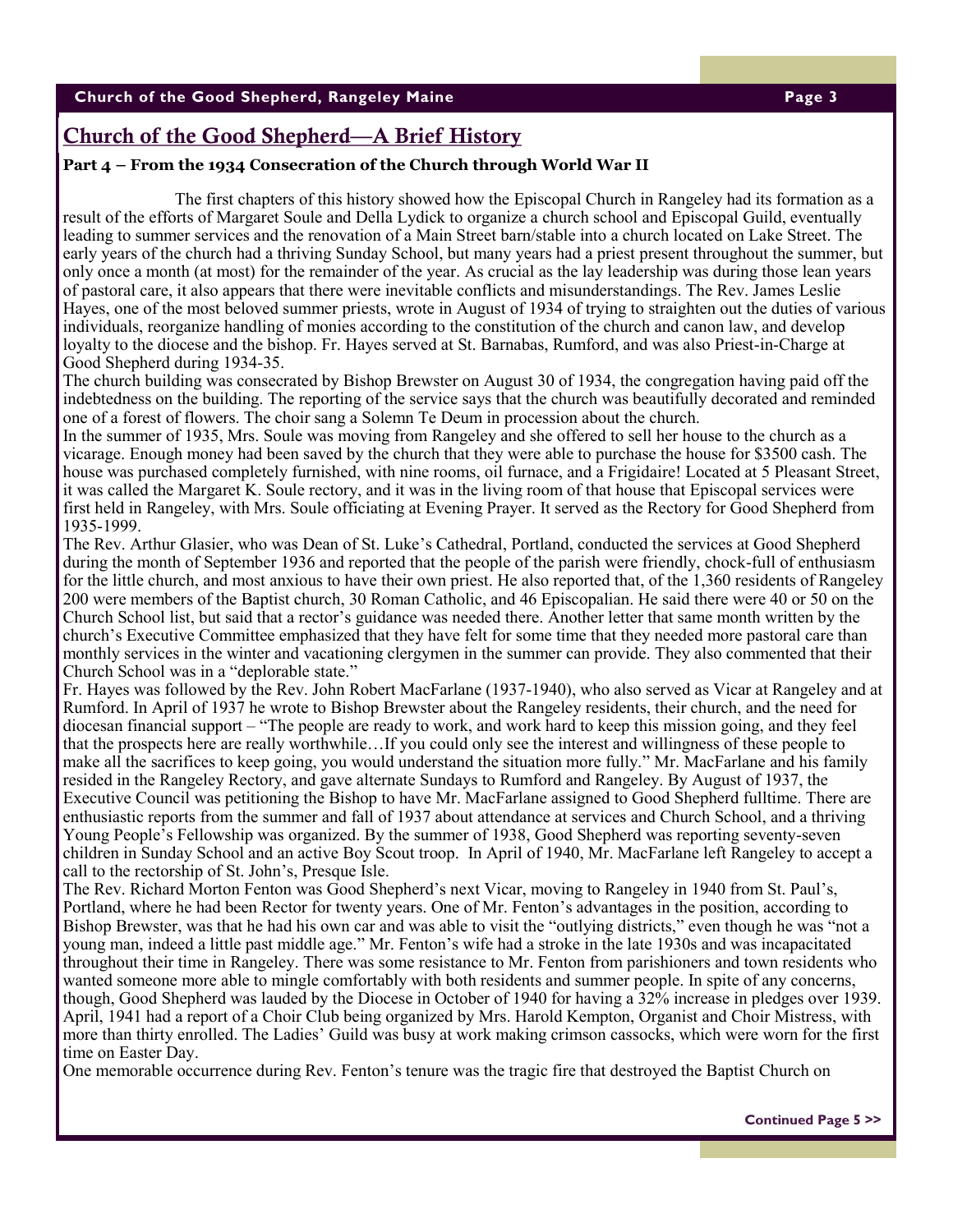#### **CALENDAR: March/April**

| Tuesdays:<br>Wednesdays:<br>Fridays:<br>Saturdays:<br>Sundays: | 10:00 a.m. Ecumenical Food Pantry<br>7:00 p.m. AA meets in Undercroft<br>9:30 Morning Prayer & Healing Litany<br>5:30 p.m. Soup & Study<br>8:00 a.m. -1:00 p.m. Thrift Shoppe<br>8:00 a.m. - 1:00 p.m. Thrift Shoppe<br>7:30 & 9:30 a.m. Sunday Service<br>9:00 a.m. Sunday School<br>11:15 a.m. Choir Rehearsal |
|----------------------------------------------------------------|------------------------------------------------------------------------------------------------------------------------------------------------------------------------------------------------------------------------------------------------------------------------------------------------------------------|
| March 4                                                        | 10:30 am ECW                                                                                                                                                                                                                                                                                                     |
| March 5                                                        | 10 am-2 pm Senior Social                                                                                                                                                                                                                                                                                         |
| March 5                                                        | 5:00 pm High School Sports Banquet                                                                                                                                                                                                                                                                               |
| March 8                                                        | 1:00 pm Democratic Caucus                                                                                                                                                                                                                                                                                        |
| March 12                                                       | 10 am-2 pm Senior Social                                                                                                                                                                                                                                                                                         |
| March 12                                                       | 9:00 am Daughters of the King                                                                                                                                                                                                                                                                                    |
| March 12                                                       | 5:30 pm Vestry                                                                                                                                                                                                                                                                                                   |
| March 18                                                       | $10:30$ am ECW                                                                                                                                                                                                                                                                                                   |
| March 19                                                       | 10 am-2 pm Senior Social                                                                                                                                                                                                                                                                                         |
| March 26                                                       | 10 am-2 pm Senior Social                                                                                                                                                                                                                                                                                         |
| March 26                                                       | 9:00 am Daughters of the King                                                                                                                                                                                                                                                                                    |

## **Page 4 SHEARINGS**

| March 30 | 2 pm-6 pm Red Cross Blood Drive     |
|----------|-------------------------------------|
| April I  | 10:30 am ECW                        |
| April 5  | Palm Sunday 7:30 & 9:30 Services    |
| April 9  | 9:00 am Daughters of the King       |
| April 9  | 5:30 pm Vestry                      |
| April 10 | Good Friday Noon Liturgy of the Day |
|          | 5:30 pm Stations of the Cross       |
| April 12 | Easter Sunday 7:30 & 9:30 Services  |
| April 15 | 10:30 am ECW                        |
| April 23 | 9:00 am Daughters of the King       |
|          |                                     |

#### Spring Training

*In the Episcopal Diocese of Maine* Gather—Learn—Share Saturday, March 21, 2020 South Paris Congregational Church 9 Church Street Augusta, Maine

#### **News from your Postulant**

I was recommended by the Diocesan Commission on Ministry and accepted by Bishop Thomas as a postulant to the Priesthood on November 14, 2019. I continue to try to fill gaps in my theological education in part to pass the General Ordination Exam; in addition, I am required to do a unit of Clinical Pastoral

*Please join us for the annual Stars 'n*  approval. I thank all of you in my prayers each day for your prayers and support. - Nancy Ludwig *July 2, 7 p.m.* Education training, which I hope to do this summer in Bangor. The Bishop will place me in a parish for six months' training. All of this is accomplished in God's time and by His will, and with Bishop Thomas

#### **Sunday School**

Exciting news! We have a new member of Sunday school. This young man and his mom have come several times. His little sister may be joining us as well. We are looking forward to plenty of learning to love the lord with games and crafts thrown in.

The school room also seems to be a busy place as several groups meet in there during the week. Am looking to change up the room a bit, so if anyone has curtains, tablecloth, material or other things to help us with that it would be greatly appreciated.

~Heidi Ross

#### **DOK (Daughters of the King)**

We have been meeting on a pretty regular basis, twice a month. The group made prayer bracelets and had them on a table for those who would like one during the Holly Fair. Recently we have started a new study with a lady who would to join our group. Our purpose is to help the Priest or anyone else with prayer or helping hands. ~Heidi

#### **Thanksgiving Senior Dinner**

This year approximately 105 were served in house with close to 40 takeout and deliveries. Again this year Robert and Nancy Ludwig delivered meals. Lincoln Libby along with his wife and youngest daughter helped make and serve the meal. Without all the volunteer turkey bakers and servers it would not have gone off wo well. Several door prizes were donated and games were played to win, along with names drawn. ~Heidi Ross

#### **Wednesday Nights Soup/ Study**

During the Epiphany season, we looked at the Gospel of John with a companion book by Jean Vanier, founder of the international L'Arche communities – homes for people with mental and physical disabilities. Through Lent, we will study the Book of Job, with companion reading from Gustavo Gutierrez, the South American Liberation theologian. We gather at 5:30 for a simple dinner and share ideas and holy conversation until 7. Please join us! – Nancy Ludwig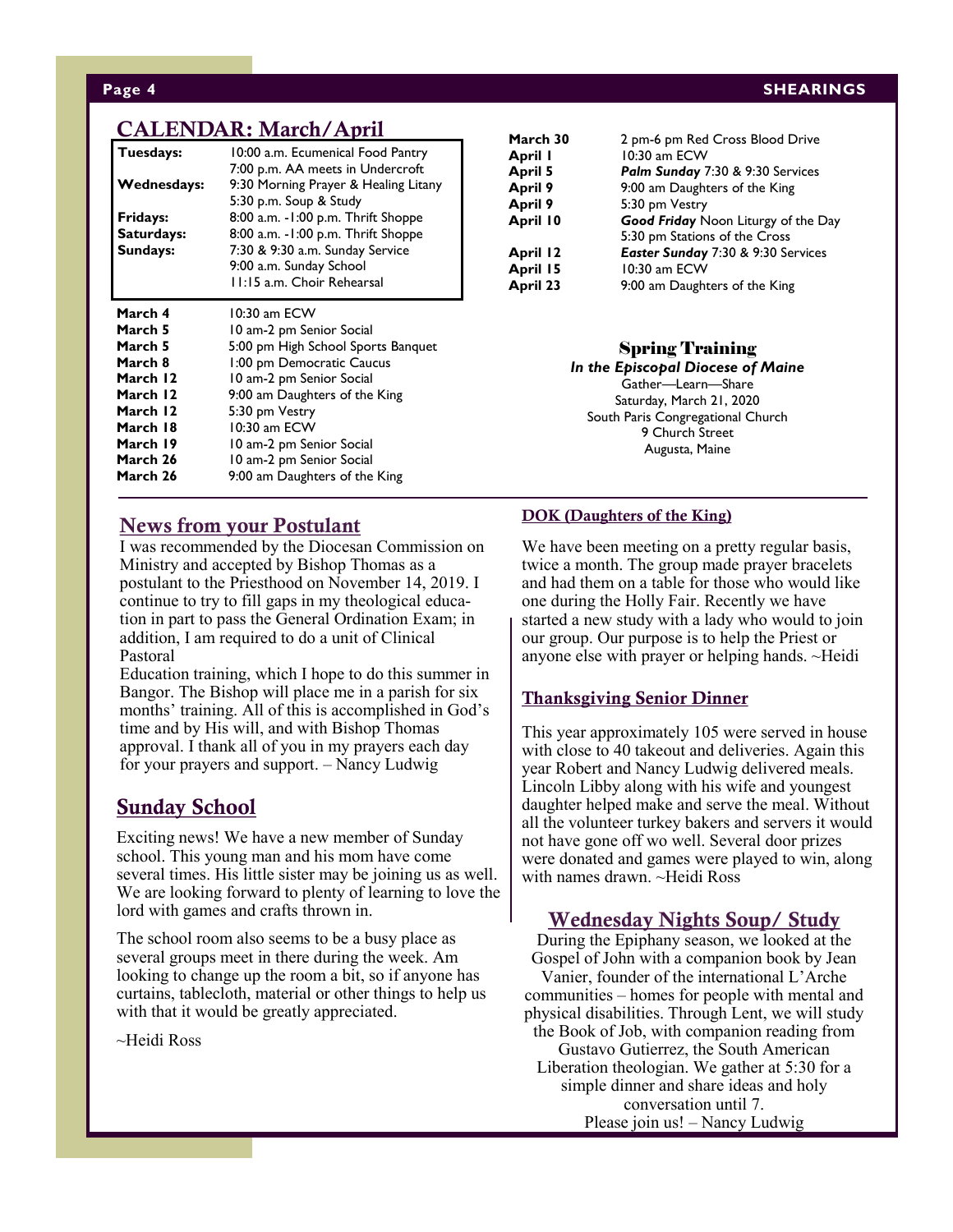#### **Church of the Good Shepherd, Rangeley Maine Page 5**

#### **<< HISTORY Continued from Page 3**

December 11, 1941. Good Shepherd immediately offered its facilities, and for more than ten months the Baptist Church held their evening services at Good Shepherd, while they were able to hold morning services at the High School building.

The war years were challenging and difficult for all congregations, and Good Shepherd was no exception. Parishioners Earl Fraser and Howard Ardine Doak were both in the service in the Philippines and forced to make the infamous Bataan Death March in 1942, a seventy mile transfer of some 80,000 prisoners of war. The large cross that dominates Good Shepherd's Sanctuary was hand-made by Earl Fraser from California Red Wood, and is given in memory of Howard Doak, who gave his life in defense of the Philippines. During the war, Good Shepherd placed an honor roll in the church containing the names of those from the parish who were active in the Armed Forces. By March of 1944, Mr. Fenton is listed as retired on the Diocesan Clergy List, and it appears there were long clergy vacancies at Good Shepherd. The Rev. David Montgomery, Rector of the prominent parish of St. Peter's, Morristown, NJ, was in Rangeley for the summer of 1944, but was unable to return the following summer, having entered the Chaplaincy in the Navy.

The story will continue in the next issue through the 40s and 50s, and Daniel K. Sullivan arrives in Rangeley in 1956.

#### **From Our Membership**

#### *PTA*

Again this year the PTA has various craft days which they hold here at Good Shepherd Undercroft. The last one two days before Valentines Day, 16 kids and three adults came. The girl scout troop walked over from the Congo Barn. We decorated cookies and made heart crafts. Laughter and smiles echoing around the church was a blessing.

~Heidi Ross

#### *Teacher's Lunch*

Last September the Retired Teachers met in the Undercroft for their annual meeting. There were 26 teachers in attendance. I was approached by a member of RTA and asked if I would cook a meal for them. Which consisted of a green salad, cheater lasagna with garlic bread and blueberry crisp. The money generated from the ;lunch went to the church. Barry and Ivy helped serve and clean up.

~Heidi Ross

#### *DAR (Daughters of the American Revolution)*

I was called by a member of the DAR who had heard about the teachers luncheon. This menu was basically the same, except blueberry cake was the dessert. 16 members were served this day. Again Barry helped serve and clean up. All monies generated from this meal went to the church as well.

~Heidi Ross

#### *Winter Senior Social*

Winter Senior Social meets on Thursdays from 10-2 during the months of January through March.

At WSS, the seniors play cards, dominos, color and do puzzles.

The volunteers have coffee, tea and morning snacks for them.

At noon they are served lunch that consist of two different homemade soups, bread and dessert.

After lunch they continue to play their games until 2. It's a great time for all.

This year visitors have included the high school chorus, Pre-K, 1st grade, Fire Chief, Robert Ludwig, pianist, RLHT and Boarder Patrol.

~Mary Etta Targett

#### **Search Committee**

The Search Committee is currently working with two candidates. Weather, illness and general winter doldrums seems to have slowed us down but we are still working. Please keep us in your prayers as this is the most critical time in the process. ~Joanne Dunlap